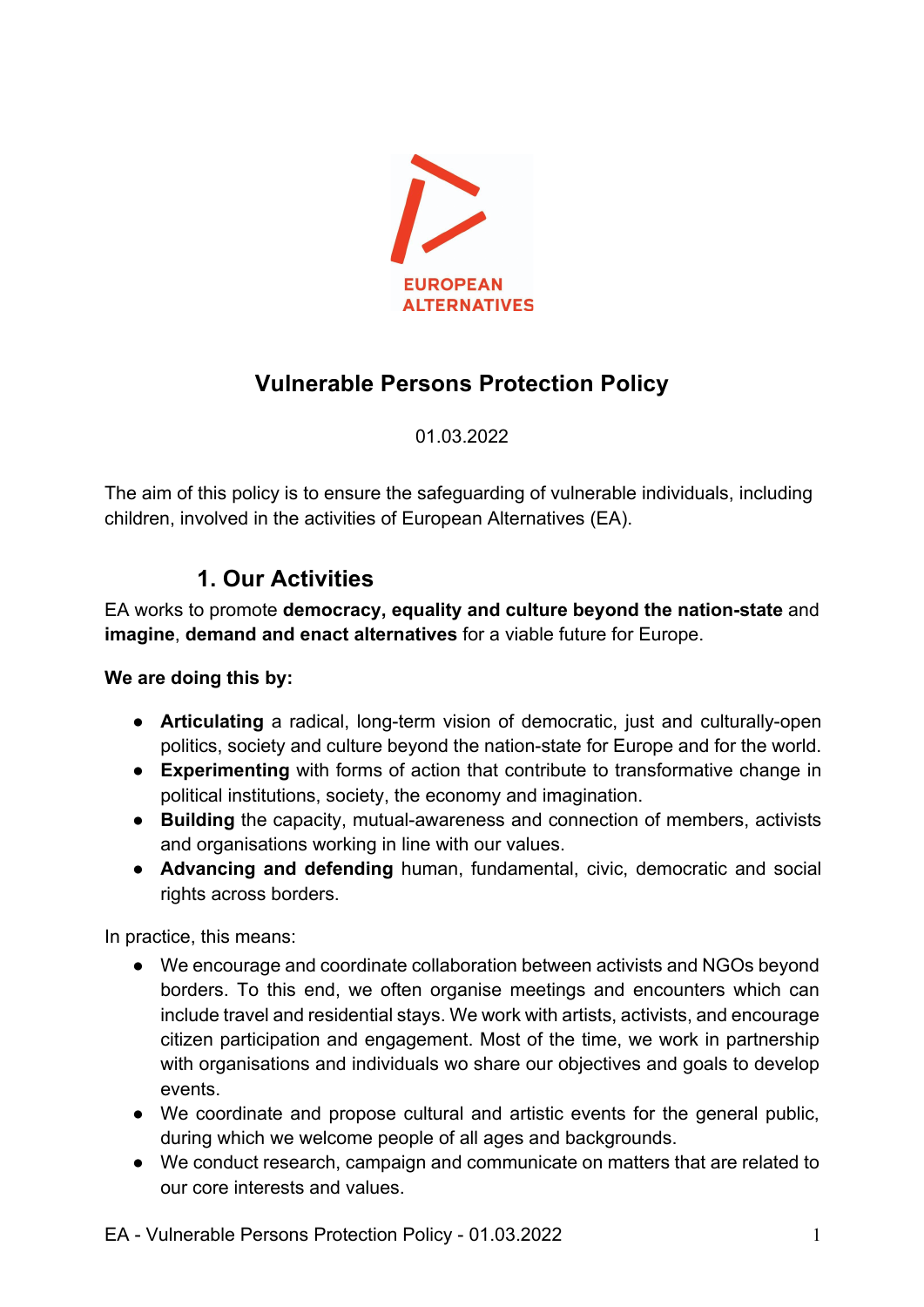## **2. Our Values**

#### **Our values guide how we work to pursue our mission:**

**Transnational and local:** we believe local and regional initiatives benefit from going beyond national boundaries and interests.

**Transdisciplinary:** we believe alternatives are generated at the intersection of disciplines and are enriched by diverse expertise and perspectives.

**Creative and experimental:** we believe in the power of the arts and culture to unlock imaginaries and in the necessity of acting and learning through experimentation

**Open, inclusive and feminist:** we believe in a culturally open society and in diversity as a precondition for sustainable alternatives to emerge.

**Empowering and participatory:** we provide the space for citizens to network, and ensure our activities and events give space for co-creation and participation.

**Anti-Eurocentric:** we believe that involving other parts of the world in our reflections and activities is necessary to facilitate the emergence of new alternatives.

# **3. Why We Have a Safeguarding Policy**

In the course of its programmes and public activities, EA's employees and volunteers come into contact with people who are potentially vulnerable or at risk. EA recognises its duty to identify and protect such people in the course of its actions and to have a 'Do Not Harm' policy. For EA, this means interrogating our actions ahead of time for potential causes of harm, and ensuring mitigation measures are put in place for any identified risks. At the same time, EA refuses to victimise people on the basis of their having one or several of these characteristics and absolutely wants to avoid developing a paternalistic approach: it does so by first considering each person in her/his richness and power and recognising their knowledge as well as providing safer and empowering environment of work.

Although, outside of public events and workshops, EA is not usually in direct contact with vulnerable people, we take a do no harm approach. We consider the responsibility of EA to limit the harm it may inadvertently cause as a result of its organisational activities.

The definition of vulnerability according to Oxford Languages Dictionary is as follows: *"the quality or state of being exposed to the possibility of being attacked or harmed, either physically or emotionally.*"

Everyone may be subject to being vulnerable at times. However, EA recognises that some people are more likely to be vulnerable because of their current situation or their belonging to certain discriminated-against groups. People can additionally experience

EA - Vulnerable Persons Protection Policy - 01.03.2022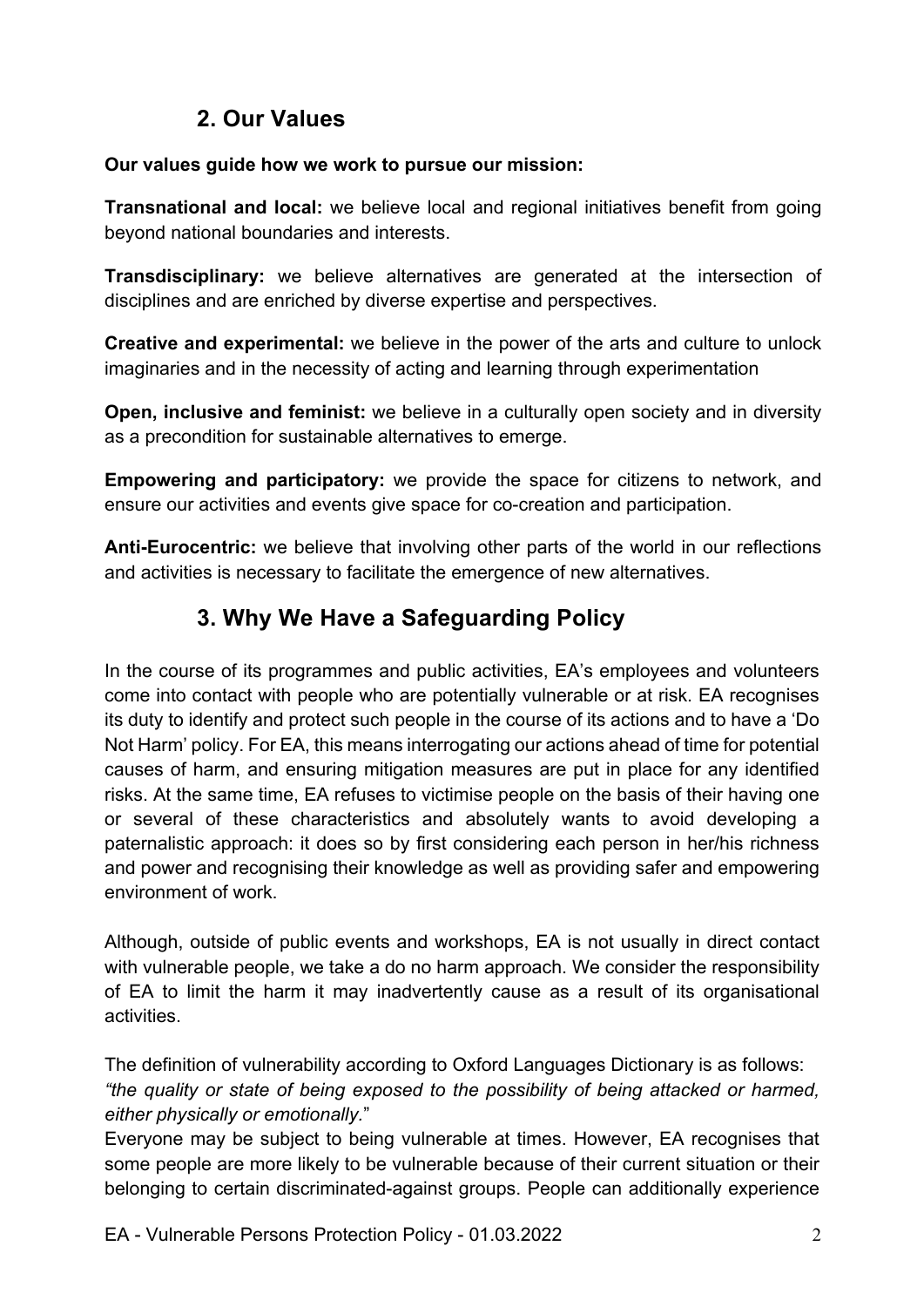several layers of vulnerabilities when several characteristics intersect, increasing their vulnerability

The following are common causes of discrimination and factors which increase the risk of vulnerability:

- Children or older adults  $(65+)$
- People suffering from physical or mental disability or sickness, whether temporarily or permanently. This includes pregnant women.
- People who belong to, or are perceived to belong to, certain groups, including as related to race (Black, Indigenous and People of Colour - BiPoC, indigenous people), religion or gender or sexual orientation.
- People experiencing legal issues, especially related to their residential status in their country of residence.
- People who are especially politically engaged may be more vulnerable to targeting in their countries of birth or residence. The lack of boundaries between the personal and political in activism can additionally cause vulnerability to burnout.
- People living in poverty or situations of financial precariousness.

EA recognises the need to ensure the wellbeing and safety of all vulnerable individuals involved in or touched by its activities as one of its core priorities. It is the responsibility of EA to make sure its staff, operations, and programmes do not expose children or vulnerable adults to the risk of harm and abuse, and that any concerns or incidents can be reported to the appropriate authorities.

EA is committed to ensuring the safety and protection of all people involved in its activities, and takes special measures to protect the most vulnerable, paying special attention to concerns of intersectional and overlapping vulnerabilities. This goes hand in hand with EA's commitment to empowering of people at risk of exclusion, marginalisation or discrimination and to fighting all forms of discrimination.

EA holds the following standards and beliefs in conducting its activities:

- The welfare of any child, young person or vulnerable adult involved in EA is of paramount importance.
- All children and vulnerable adults, whatever their age, social class, culture, disability, gender, language, ethnic origin, religious beliefs and/or sexual identity have the right to protection from abuse.
- The rights, wishes and feelings of children, young people and vulnerable adults, and their families, should be respected and listened to.
- All suspicions and allegations of abuse and poor practice will be taken seriously and responded to swiftly and appropriately.
- Zero tolerance towards harm.

EA - Vulnerable Persons Protection Policy - 01.03.2022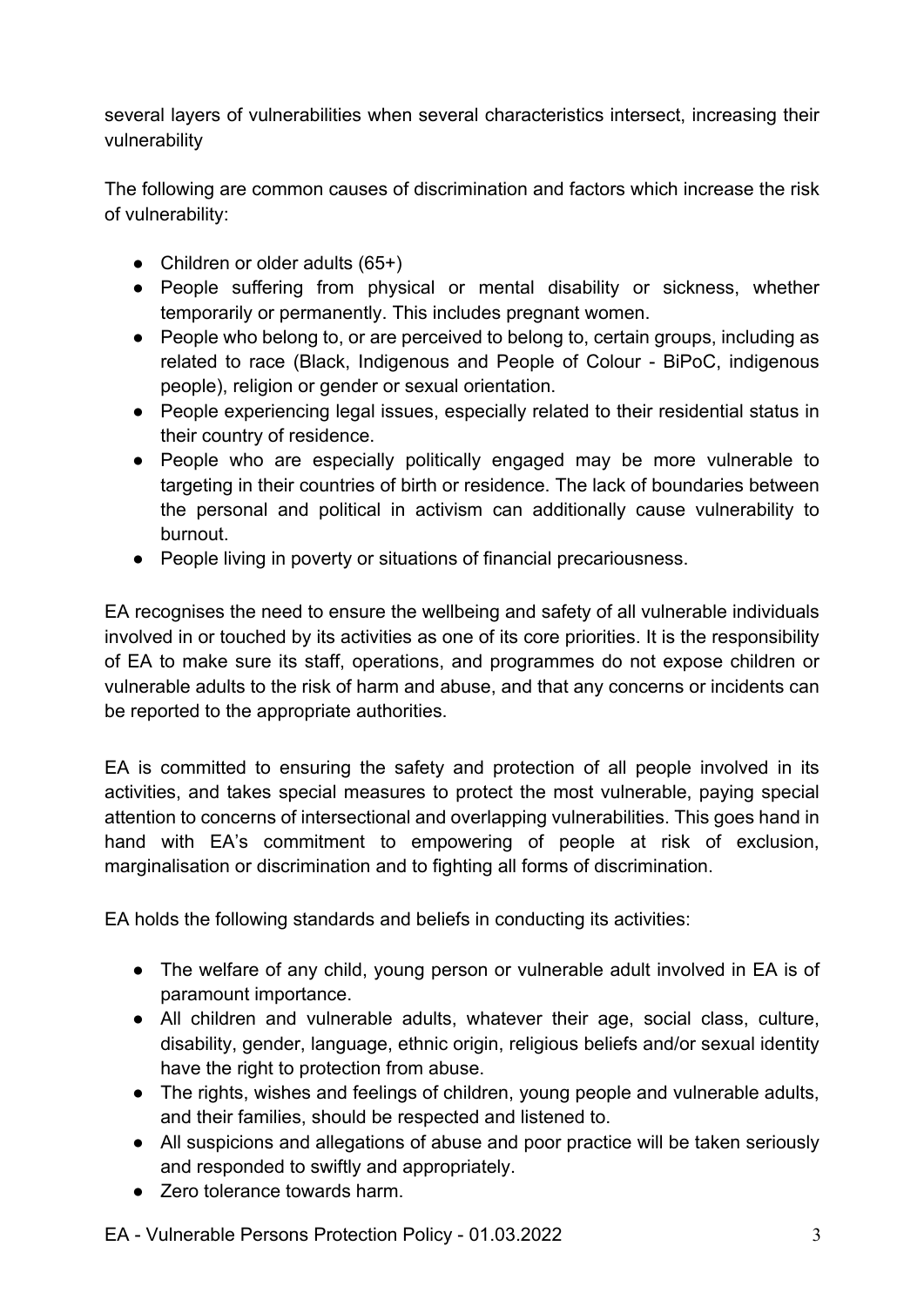This policy details the measures that EA takes to ensure the protection of children and vulnerable persons. It details its zero-tolerance approach towards harm and do not harm approach. It identifies risks and provides mitigation measures, defines the code of conduct for staff/volunteers, and presents its commitment to report violations to the relevant authorities

This policy provides guidance on appropriate standards, on staff recruitment and training, on professional boundaries, on governance oversight and on procedures for reporting concerns and incidents.

This policy applies to anyone representing, working or volunteering for EA, including senior staff, trustees, board members, volunteers, interns, researchers and students.

# **4. Our Commitments**

### **a. Adopting the Policy**

The safeguarding policy is adopted by means of vote by the Transnational Board of Trustees of EA, which is the governance body of the organisation. This policy was initially adopted by the staff and board of EA in January 2021, and was updated in March 2022.

### **b. Dissemination of the Policy**

This policy is available online on our website and is shared with our partners. Reference to it is made in all communications with partners, including within formal contract agreements. The policy is submitted to employees, collaborators and volunteers at the start of any collaboration. This policy is shared with all members of staff and volunteers and trainings are delivered to the people working or volunteering with EA, who may be in contact with vulnerable individuals. Staff, Volunteers and Partners are involved in adhoc assessments of risks during the preparation phase of activities.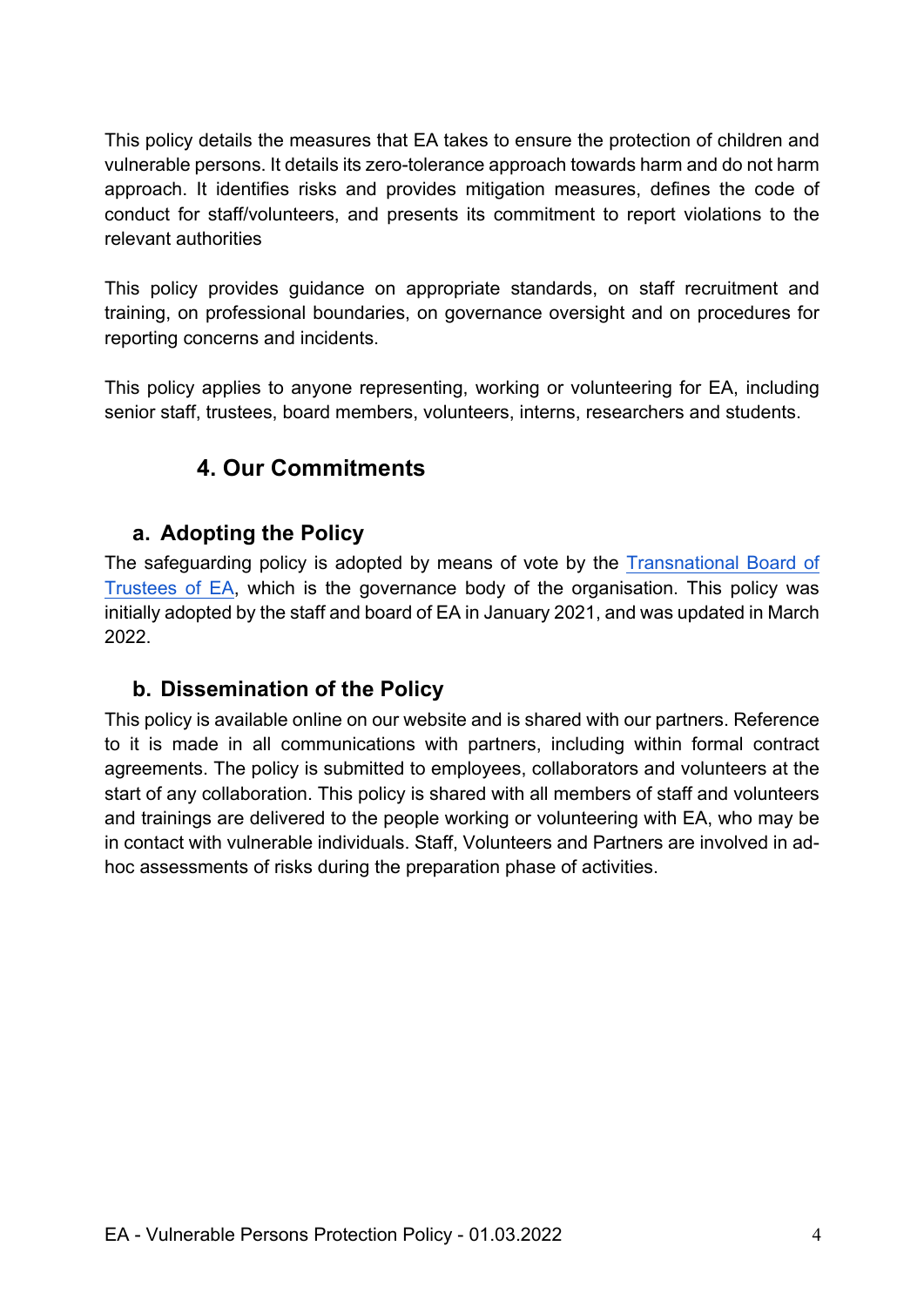### **c. Identified Risks and preventive action**

As a general approach to Safeguarding, EA ensures, as mentioned in action plan, that all staff, collaborators, volunteers and partners of EA are aware of its safeguarding policies and practices by presenting it to them when they start work with EA and by involving them in risk assessment at the beginning of each new project/activity.

#### **Safe Recruitment & Professional Boundaries:**

All persons working for, collaborating with, representing, studying with or volunteering with EA are made aware of this vulnerable people protection policy as part of their induction. They are asked to adhere to this safeguarding policy by providing a signed version of a Code of Conduct.

Those staff members, collaborators and volunteers who will be in direct contact with minors as part of our activities will be required to provide background checks and references from previous employers or others.

EA staff and board members should disclose any relationship with a vulnerable adult participant in our activities moving beyond a purely professional relationship in a timely manner to the protection officer.

Staff and volunteers of EA should not share hotel rooms with minors or vulnerable persons, nor find themselves in situations in which they are alone with a vulnerable person in private and secluded spaces, except in exceptional cases related to ensuring the safety or wellbeing of the persons concerned. In the case of minors, this should only ever occur with the express permission of parents or guardians.

Contractors such as babysitters working with EA at its activities for the purposes of providing childcare for the children of adult participants will be required to provide appropriate background check information, in line with national regulations in the country of implementation.

All volunteers, interns, or staff members who will be in direct contact with minors or vulnerable persons will be required to undergo a specific training related to the project, based on this policy document. EA delivers one training session to all staff, collaborators, volunteers and partners of EA who are likely to be in contact with children and vulnerable people before the start of the action.

**Working with Partners:** Most projects and activity EA leads, is realised in collaboration with partners (listed on the website for each project). Partners may not be acquainted with safeguarding policies and practices. EA collaborates with volunteers during events and freelancers for actions such as communication and press. They may not be aware safeguarding policies and practices prior to their collaboration with EA. Preventive and mitigation measures described below apply to partners and collaborators, including reference to the present policy and events protocols in contractual relationships with partners and collaborators.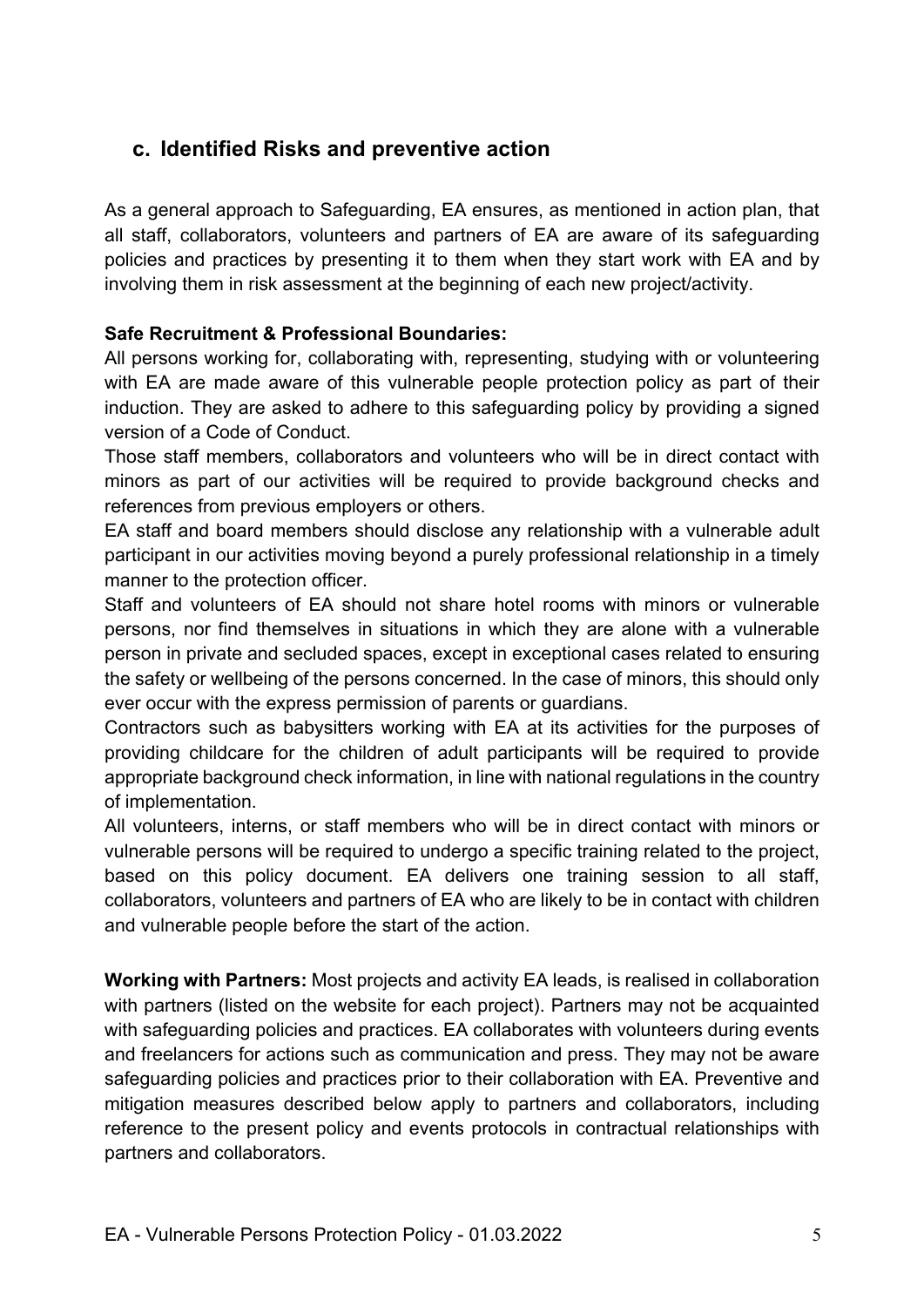#### **Identified Risks and Mitigation Measures in Specific Activities and Events:**

EA organises public events, such as conferences, workshops, artistic performances and international travel for workshops and trainings, which may lead to specific risks for vulnerable people. Preventive actions spreading across all actions by EA include awareness raising, training, protocols and respect of predefined good practices (described below), evaluation and assessments.

- **During public events:** there is increased risk of verbal abuse and attacks, sexual and physical abuse due potentially since there is exposure in one place to a large number of people who are not previously known by the organisation (free and open attendance to events), there are issues linked to accessibility (to space and to discussions) that may increase the state and feeling of vulnerability. EA also organises activities, such as trainings, workshops, public events specifically with some groups that are more at risk of being vulnerable (migrants, Black, Indigenous and People of Colour - BIPoC persons, (platform) workers, feminists and LGBTQI+ activists) and does create occasions that may increase vulnerability (travel, discussions on difficult topics). A specific risk assessment is be realised ahead of each specific occasion as set up in the events protocol.
- **During international travel**: there is increased risk of sexual and physical abuse due to change of location, use of public transports, stay overnight in hotels. There are multiple issues linked to accessibility (mostly physical but also legal, due to legal papers such as visas for instance) that may increase the state and feeling of vulnerability and/or wellness. Travel may also increase the feeling of vulnerability due to being in an unknown place.
- **Communication, Use of Images and Data Protection**: The use of image of vulnerable individuals online or sharing their location may, in some instances, create situations of risks. For this reason, EA is strictly respecting its privacy policy and collecting prior consent before using any visual material showing individuals. Photographs and videos of minors are only being published by EA with the express permission of parents and/or guardians. Photographs and videos of vulnerable adults will only be published by EA with their express permission, and following an internal evaluation of any potential risk to the person themselves, their community, or to EA, its reputation and staff, of publishing such photographs and/or videos. EA checks with individuals involved in its work, whether staff, volunteers, service providers or others, that they agree EA posting information on social media about their collaboration. As far as possible, EA verifies the content of social media posts with individuals referred to ahead of publication. EA commits to amending, deleting or correcting information posted on social media, based on justified requests from collaborators.
- Specific risks and mitigation policies are associated to **research activities and artists' residencies** in remote areas as mentioned in table 1 below.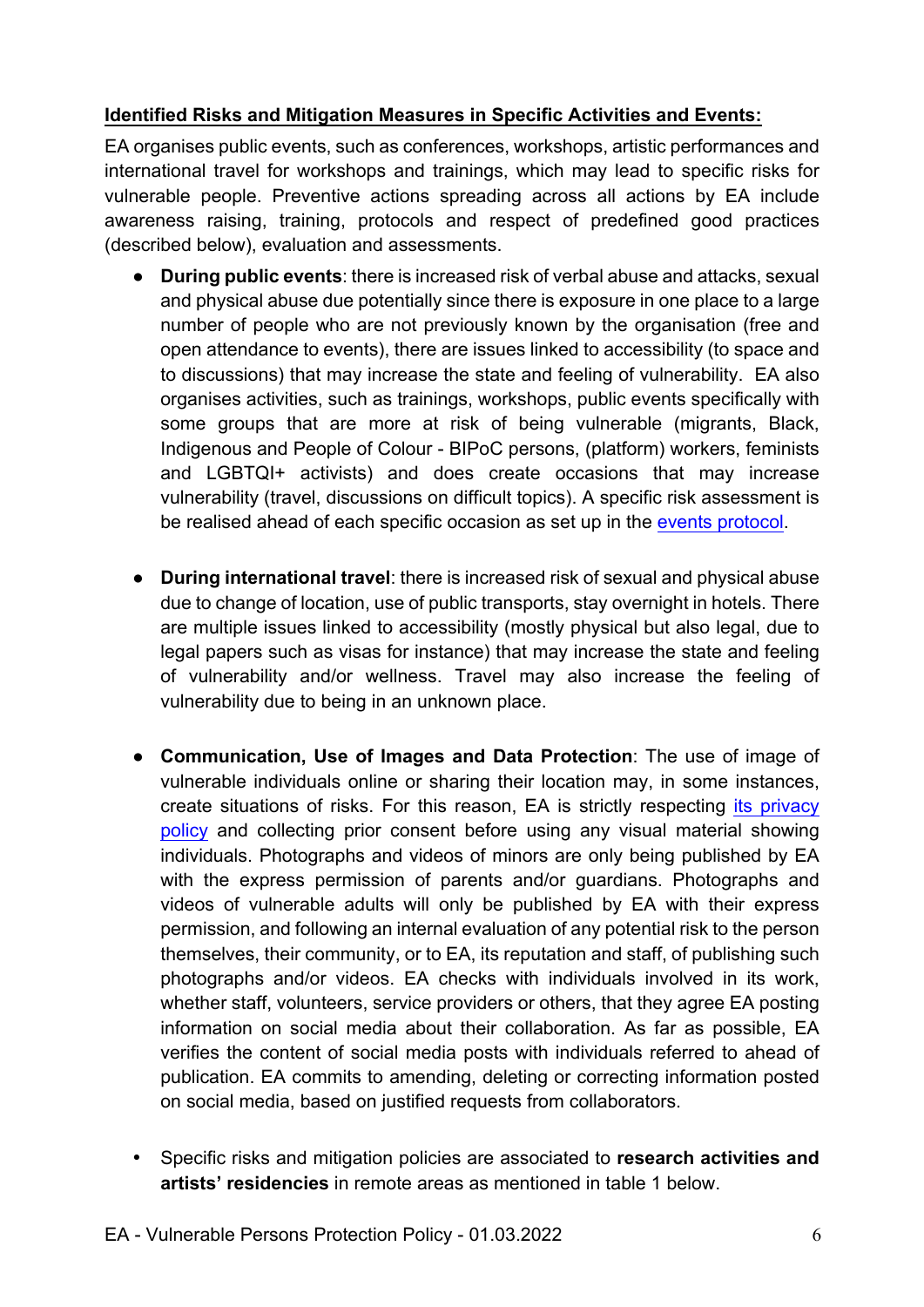### **Table 1 below presents identified specific occasions of risks and mitigation measures associated**

|                          | Type of activity Potential vulnerable groups invloved Partnership Risks |        |                               | Level of risk   | <b>Mitigation measures</b>                                              |
|--------------------------|-------------------------------------------------------------------------|--------|-------------------------------|-----------------|-------------------------------------------------------------------------|
|                          |                                                                         | yes/no |                               |                 |                                                                         |
| <b>Public events</b>     | Migrants, People of Disadvantaged                                       | yes    | Verbal abuse of               | Moderated risk  | Beforehand:                                                             |
| (conference,             | Socio-economic brackgrounds, BiPOC,                                     |        | vulnerable individuals,       | as these are    | Training of staff and volunteers                                        |
| workshops,               | women, children accompanied with                                        |        | potentially                   | public events,  | Sharing Vulnerable People Policy with partners                          |
| artistic and             | their parents, young adults, people                                     |        | Physical Abuse on the         | taking place in | Ad hoc risk assessment with concerned indiviuals                        |
| cultural events)         | under 18, Activists, Artists                                            |        | side of the events in         | public          | On site:                                                                |
| in rented or lent        |                                                                         |        | premises by member of         |                 | Placards on Safer Space Approach by EA (refering to Vulnerable Persons  |
| premises                 |                                                                         |        | staff or public attendee      |                 | Protection Policy) hung in meetnig room including email contact         |
|                          |                                                                         |        |                               |                 | safe@euroalter.com                                                      |
|                          |                                                                         |        |                               |                 | Introductory talk about safer space and pointing out at referent people |
|                          |                                                                         |        |                               |                 | standing in the room                                                    |
|                          |                                                                         |        |                               |                 | Flyers made available with details on safer space policy and details    |
|                          |                                                                         |        |                               |                 | After:                                                                  |
|                          |                                                                         |        |                               |                 | Immediate Action in case of harm report or suspicion                    |
|                          |                                                                         |        |                               |                 | After: evaluation and assesment of risks, and mitigation measures       |
|                          |                                                                         |        |                               |                 | implementation                                                          |
| Travel and stay-         | Migrants, People of Disadvantaged                                       | yes    | Risk associated with          | Medium          | Under 18 are accompanied by responsible adult                           |
| at workshops             | Socio-economic brackgrounds, BiPOC,                                     |        | travel: property lost or      |                 | Ad hoc risk assessment with concerned indiviuals and staff responsible  |
| and training             | women, children accompanied with                                        |        | stolen, potential for         |                 | No share of rooms between adults and under 18, except if responsible    |
| (which involve           | their parents, young adults,                                            |        | sexual and verbal abuse       |                 | family members                                                          |
| travel and hotel         | Accompanied people under 18,                                            |        |                               |                 | Where shared rooms between adult participants are envisaged as part of  |
| stays)                   | Activists, Artists                                                      |        |                               |                 | group travel, this must be based on the prior consent of the persons    |
|                          |                                                                         |        |                               |                 | involved, with separate beds, and the possibility for changing room or  |
|                          |                                                                         |        |                               |                 | moving to a single room on request.                                     |
|                          |                                                                         |        |                               |                 | Safe Travel Info Sheet provided to travellers with all information      |
|                          |                                                                         |        |                               |                 | regarding contact points in case of issue                               |
|                          |                                                                         |        |                               |                 | Detailed travel sheets provided to avoid travel issues                  |
|                          |                                                                         |        |                               |                 | Attention to schedules and transparent information on programme of      |
|                          |                                                                         |        |                               |                 | event and activities (events protocol)                                  |
|                          |                                                                         |        |                               |                 | Immediate Action in case of harm report or suspicion                    |
|                          |                                                                         |        |                               |                 | After: evaluation and assesment of risks, and mitigation measures       |
|                          |                                                                         |        |                               |                 | implementation                                                          |
| Research                 | Migrants, People of Disadvantaged                                       | yes    | Risk associated with data Low |                 | Ad hoc risk assessment with staff responsible                           |
| activities               | Socio-economic brackgrounds, BiPOC,                                     |        | management and                |                 | Data protection policy and practice of the organisation includes        |
| (interviews,             | women, children accompanied with                                        |        | research ethics: i.e. risk    |                 | anonymisation and protection of data in safe places accessible to main  |
| polls)                   | their parents, young adults, people                                     |        | of personal information       |                 | researcher only                                                         |
|                          | under 18, Activists, Artists                                            |        | being available to other      |                 | For video and photo: consent forms are being collected                  |
|                          |                                                                         |        | purposes than research,       |                 | Researchers trained and informed on vulnerable people policy and Ethics |
|                          |                                                                         |        | rish associated with          |                 | policy document of the organisation                                     |
|                          |                                                                         |        | photo and video content       |                 | After: evaluation and assesment of risks, and mitigation measures       |
|                          |                                                                         |        |                               |                 | implementation                                                          |
| Communication            | Migrants, People of Disadvantaged                                       | yes    | Risk associated with          | Medium          | Data protection policy and practice of the organisation includes        |
| (social media            | Socio-economic brackgrounds, BiPOC,                                     |        | public mention of             |                 | anonymisation and protection of data in safe places accessible to main  |
| posts, videos,           | women, children accompanied with                                        |        | vulnerable individuals on     |                 | researcher only                                                         |
| etc)                     | their parents, young adults, people                                     |        | social media (online and      |                 | For video and photo: consent forms are being collected                  |
|                          | under 18, Activists, Artists                                            |        | physical attacks of           |                 | Communication staff trained and informed on vulnerable people policy    |
|                          |                                                                         |        | activists for instance)       |                 | Consultation with people mentionned in organisation communication       |
|                          |                                                                         |        | Risk associated with data     |                 | prior to public release of the communication                            |
|                          |                                                                         |        | management (share of          |                 | Immediate Action in case of requests regarding social media and other   |
|                          |                                                                         |        | sensitive data)               |                 | public posts                                                            |
|                          |                                                                         |        | Rish associated with          |                 | After: evaluation and assesment of risks, and mitigation measures       |
|                          |                                                                         |        | photo and video content       |                 | implementation                                                          |
| Long term artist Artists |                                                                         | yes    | Health (physical and          | Medium          | Adequate travel policy purchased                                        |
| residencies in           |                                                                         |        | mental) hazards and           |                 | Support team and contact details provided onsite                        |
| remote areas             |                                                                         |        | risks                         |                 | Sound check of people's ability to deal with the situation before       |
|                          |                                                                         |        | Increased risks of sexual     |                 | departure and full transparency on potential issue during induction     |
|                          |                                                                         |        | assaults due to               |                 | sessions online and in person                                           |
|                          |                                                                         |        | increased vulnerability       |                 | Ad hoc risk assessment with concerned indiviuals                        |
|                          |                                                                         |        | for not being in a known      |                 | Safe Travel Info Sheet provided to travellers with all information      |
|                          |                                                                         |        | place                         |                 | regarding contact points in case of issue                               |
|                          |                                                                         |        |                               |                 | Immediate Action in case of harm report or suspicion                    |
|                          |                                                                         |        |                               |                 | After: evaluation and assesment of risks, and mitigation measures       |
|                          |                                                                         |        |                               |                 | implementation                                                          |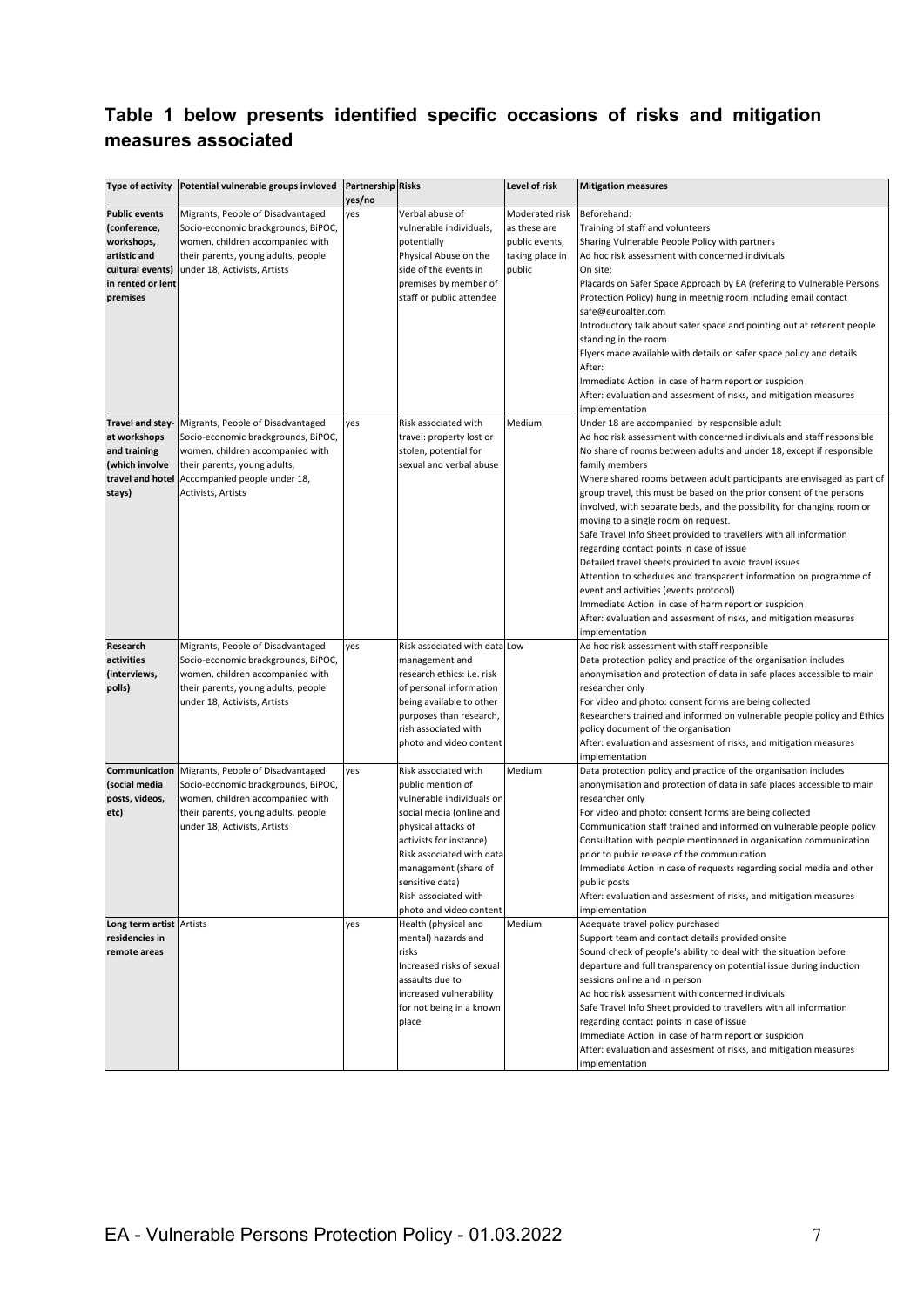### **Management of incidents / complaints**

**Zero Tolerance:** Zero tolerance policy applies to all forms of discrimination and abuse. EA maintains a zero tolerance policy for the sexual abuse of children or vulnerable adults by EA staff, volunteers, contractors, subcontractors and participants in their care. Anyone found guilty of such offence will be subject to immediate dismissal and prosecution within the law of the relevant jurisdiction.

Children and vulnerable persons shall be provided an adequate, safe and protective environment to disclose any claims related to abuse and discrimination. All claims shall be treated seriously, adequately and without delay. EA is committed to report violations to relevant authorities as soon as possible and to support individuals with the reporting process.

**Internal Incident Reporting**: A formal incident reporting procedure to immediately report any concerns regarding safeguarding issues is in place.

EA is committed to dealing with all serious concerns and allegations regarding the safety of individuals involved with its activities. It is also committed to reporting violations to police as soon as possible and to supporting individuals in this process. The safeguarding focal point is responsible for managing any incident reports, proceeding with internal investigations and procedures and reporting to relevant authorities if/when necessary. This person may be assisted by another member of staff or another individual for language reasons if needed.

Governance and staff member responsible: For 2022, EA's Safeguarding Focal Point is Ségolène Pruvot: s.pruvot@euroalter.com, the Trustees Focal Point is Marcia Baratto (marciabt@gmail.com). This information shall be public and easily accessible.

To allow reporting: At each occasion in which EA is meeting public and potential vulnerable people, several reference people are pointed out so as to be easily identifiable, either in supporting documents and/or verbally in person and/or with a recognisable item, such as a ribbon. An email address is provided to participants of EA activities – i.e. safe@euroalter.com - to which they can/should report any concerns related to safety and wellbeing. This email address is mentioned on our website and on supporting documents distributed or hung at events to explain about Safe Space and Safeguarding Policy of EA.

Swiftness of Action: Any serious reports will be dealt with swiftly and adequately, immediately in cases where the risk is ongoing and within 5 days for incidents where the risk no longer exists.

Confidentiality: Allegations of abuse will be handled with utmost confidentiality and on a need-to-know basis. Information will be shared exclusively with the safeguarding focal point, parents/guardians in the case of minors, and with public authorities where necessary.